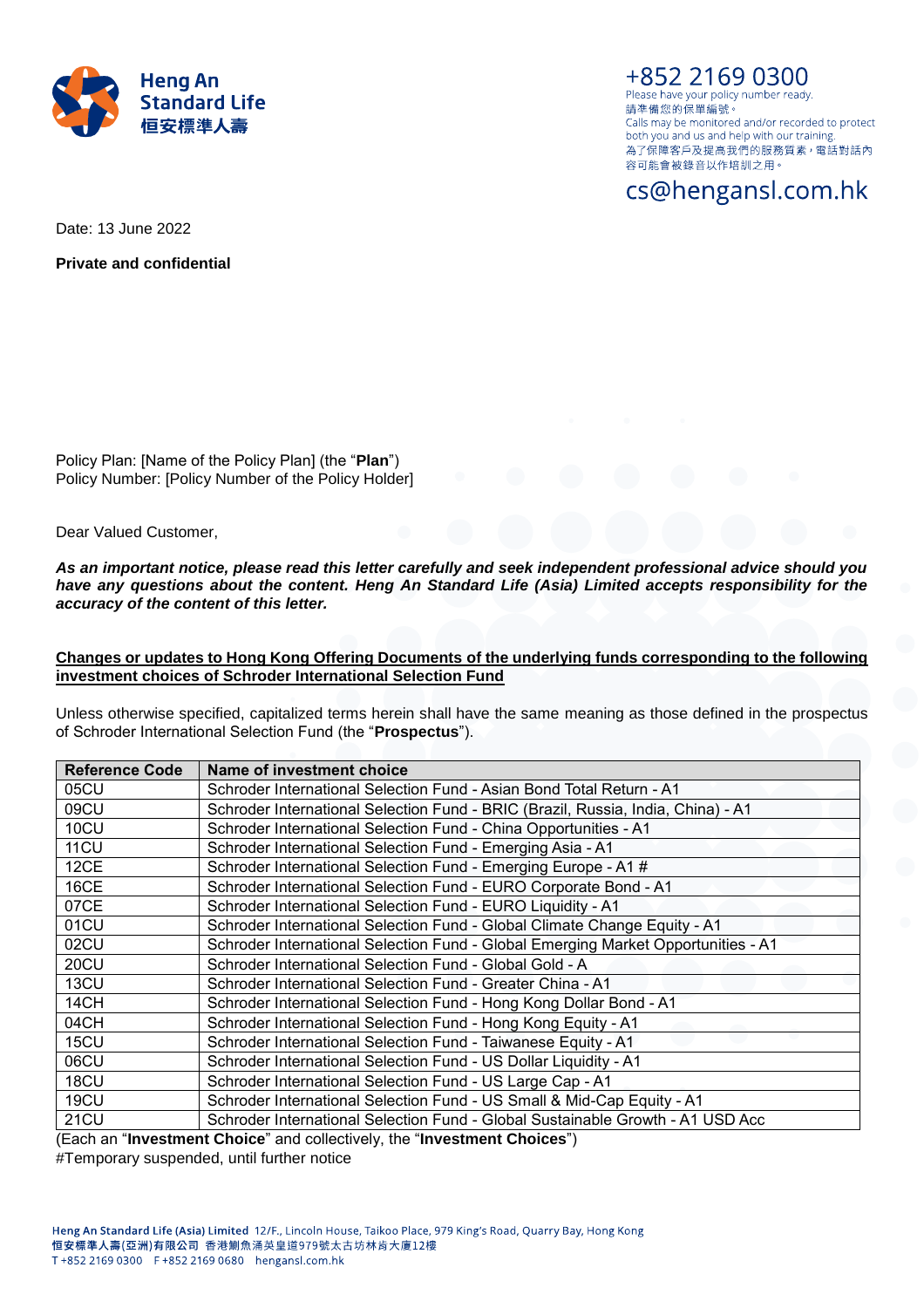We have been informed by Schroder International Selection Fund of the following changes or updates in the Hong Kong offering documents of the Schroder International Selection Fund and the underlying funds corresponding to the Investment Choices (Each an "**Underlying Fund**" and collectively, the "**Underlying Funds**") dated April 2022, comprising the Prospectus and Hong Kong Covering Document of the Schroder International Selection Fund and the Product Key Facts Statements of the Underlying Funds ("**Hong Kong Offering Documents**"). As the unitholders of the Investment Choice(s), the following changes applicable to the Underlying Funds may have implications for your investment.

## **I. Change of comparator benchmark of the Underlying Fund corresponding to Schroder International Selection Fund - Global Climate Change Equity - A1 (reference Code: 01CU)**

The comparator benchmark of the Underlying Fund corresponding to Schroder International Selection Fund - Global Climate Change Equity - A1 (reference Code: **01CU**) has changed from "MSCI World (Net TR) index" to "MSCI All Country World (Net TR) index".

## **II. Simplification of investment policy of the Underlying Fund corresponding to Schroder International Selection Fund - EURO Corporate Bond - A1 (Reference Code: 16CE)**

The investment policy of the Underlying Fund corresponding to Schroder International Selection Fund - EURO Corporate Bond - A1 (Reference Code: **16CE**) has been simplified by removing the disclosure regarding the Underlying Fund's investment in derivatives to create long and short exposure to the underlying assets of these derivatives. For avoidance of doubt, there is no change to the use of derivatives of the Underlying Fund.

### **III. Clarification of investment objective and target benchmark of the Underlying Fund corresponding to Schroder International Selection Fund - EURO Corporate Bond - A1 (Reference Code: 16CE)**

The target benchmark of the Underlying Fund corresponding to Schroder International Selection Fund - EURO Corporate Bond - A1 (Reference Code: **16CE**) has been clarified from ICE BofA Merrill Lynch Euro Corporate Index to ICE Bank of America Merrill Lynch Euro Corporate index, and the investment objective of the Underlying Fund has been clarified accordingly. For the avoidance of doubt, there is no change to the target benchmark of the Underlying Fund.

### **IV. Enhancement of disclosure relating to investment policy of the Underlying Fund corresponding to Schroder International Selection Fund - Global Sustainable Growth - A1 USD Acc (Reference Code: 21CU)**

The investment policy of the Underlying Fund corresponding to Schroder International Selection Fund - Global Sustainable Growth - A1 USD Acc (Reference Code: **21CU**) has been enhanced to provide that the Underlying Fund typically holds fewer than 50 companies.

### **V. Clarification of investment objective and target benchmark of the Underlying Fund corresponding to Schroder International Selection Fund - US Large Cap - A1 (Reference Code: 18CU)**

The target benchmark of the Underlying Fund corresponding to Schroder International Selection Fund - US Large Cap - A1 (Reference Code: **18CU**) has been clarified from Standard & Poors 500 (Net TR) Lagged index to Standard & Poor's 500 (Net TR) Lagged index, and the investment objective has been clarified accordingly. For the avoidance of doubt, there is no change to the target benchmark of the Underlying Fund.

# **VI. Miscellaneous updates / changes**

Additional changes have also been made to the Hong Kong Offering Documents of the Underlying Funds, including the following:

- (a) enhancement of disclosures relating to the performance fees. For the avoidance of doubt, there is no change in the rate of the performance fees of the relevant Share Classes offered in Hong Kong and the manner in which the performance fees are calculated;
- (b) clarification of investment limits to provide that an UnderlyingFund will not hold more than 5% of its assets in transferable securities traded on the China Interbank Bond Market ("**CIBM**") (including via Bond Connect) or any other Chinese Regulated Market or in China A-Shares through Shanghai-Hong Kong Stock Connect and Shenzhen-Hong Kong Stock Connect unless disclosed in its investment objective and investment policy;
- (c) clarification of the Schroder International Selection Fund's market timing and frequent trading policy to reflect existing practice. There is no change to the valuation policy of the Schroder International Selection Fund;
- (d) enhancement of disclosure on compulsory redemption to reflect the Directors' power under the Consolidated Articles of Incorporation of the Schroder International Selection Fund to compulsorily redeem or convert any holding with a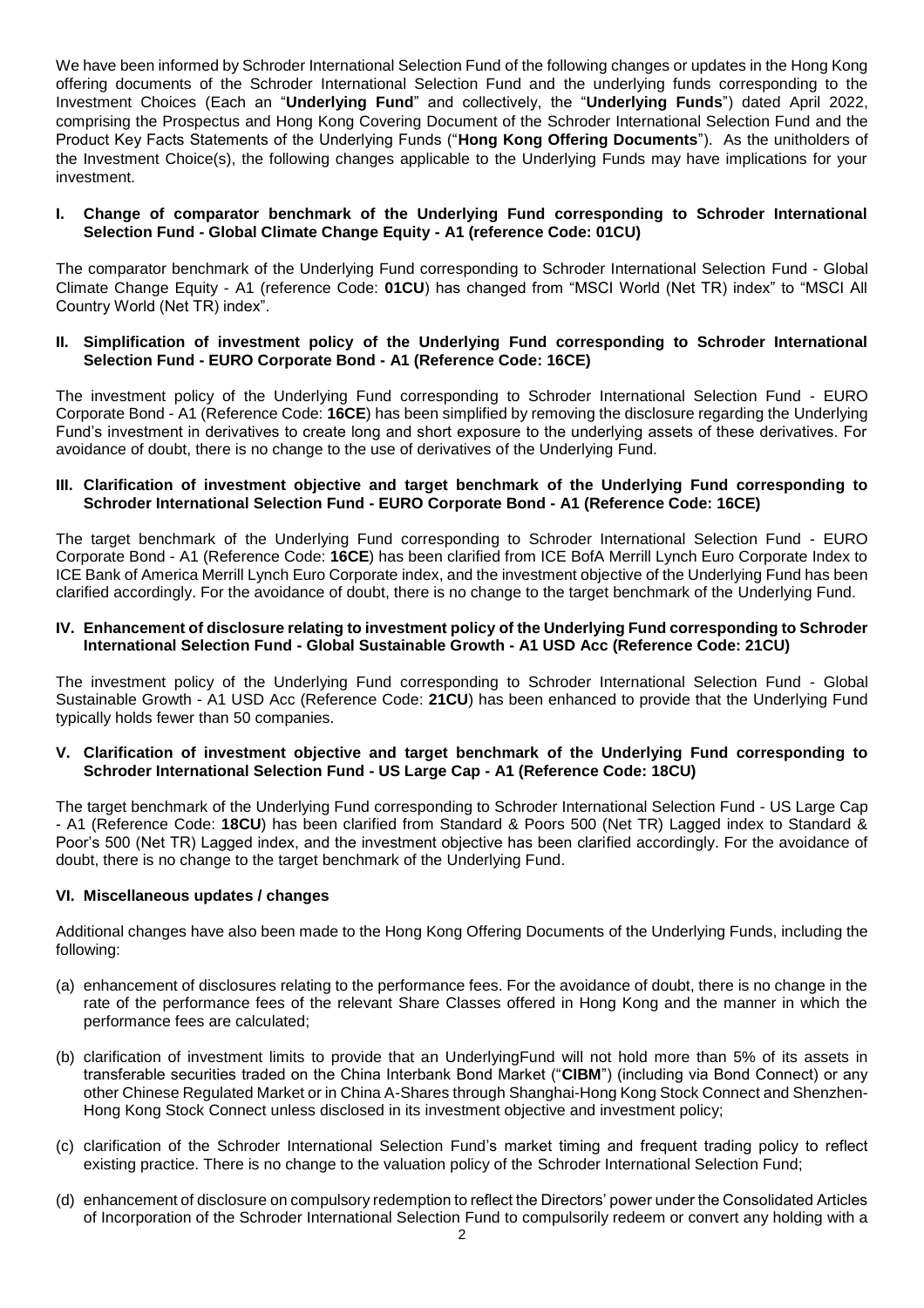value of less than the minimum holding amount. For the avoidance of doubt, there is no change to the existing compulsory redemption policy;

- (e) enhancement of disclosure on the Schroder International Selection Fund's liquidity risk management framework. There is no change to the existing liquidity risk management policy and tools;
- (f) enhancement of disclosure on the Schroder International Selection Fund's sustainability risk management policy;
- (g) enhancement and addition of certain risk factors under Appendix II of the Prospectus; and
- (h) other miscellaneous updates, changes and editorial amendments.

Save as disclosed above, Schroder International Selection Fund confirms that in relation to the amendments or changes set out above:

- there are no changes to how the Underlying Funds are managed;
- the investment style, investment philosophy and risk profile of the Underlying Funds remain the same; and
- the fees chargeable in respect of the Underlying Funds as stated in the Hong Kong Offering Documents remain the same.

The revised Hong Kong Offering Documents are available at www.schroders.com.hk \*. \* This website has not been reviewed by the SFC.

### **Actions to take**

You do not have to take any action if you wish to remain invested in the Investments Choices regardless of the above change. Otherwise you may wish to consider switching the units of the Investments Choices or redirect future regular premiums/contributions (if applicable) to other investment choice(s) through the usual application procedure. No switching fee(s) will be incurred under the current fee structure of your policy.

Investment involves risks. For details regarding the Plan, the investment choices available under the Plan and the underlying funds corresponding to such investment choices (including, without limitation, the investment objectives and policies, risk factors and charges), please refer to the latest offering documents of the Plan (in particular the document named "Investment Choices Brochure") and the offering documents of the underlying funds, all of which are available from us upon request and free of charge. You may also visit our website at www.hengansl.com.hk for investment choices details.

Should you have any queries, please contact your Financial Adviser or our Customer Service Hotline on +852 2169 0300 or email us at [cs@hengansl.com.hk.](mailto:cs@hengansl.com.hk)

Yours faithfully, Customer Service Department Heng An Standard Life (Asia) Limited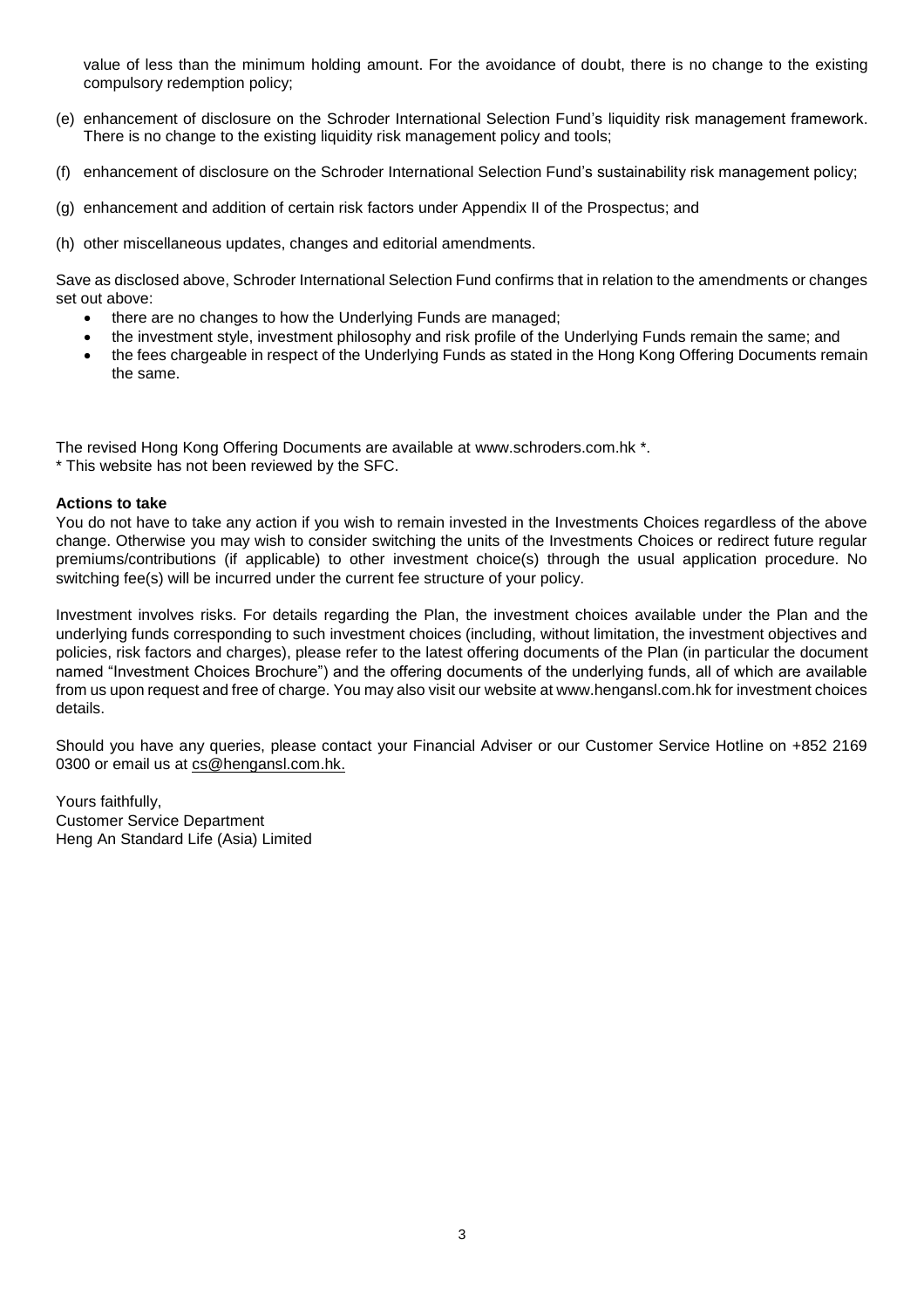保單計劃 : [保單計劃名稱] (「**計劃**」) 保單編號 : [保單持有人的保單編號]

親愛的客戶

**此乃重要通知,請細閱本信件內容,如對其內容有任何疑問應諮詢獨立專業人士之意見。恒安標準人壽***(***亞洲***)***有限公司 對本信件的內容的準確性負責。**

### **有關連繫至施羅德環球基金系列投資選擇的相連基金發售文件之若干變更**

除非另有指明,否則本信件中所用的特定詞彙與施羅德環球基金系列發行章程(「**發行章程**」)所界定者具相同涵義。

| 參考編號        | 投資選擇名稱                               |
|-------------|--------------------------------------|
| 05CU        | 施羅德環球基金系列 - 亞洲債券 - A1股               |
| 09CU        | 施羅德環球基金系列 -金磚四國 (巴西、俄羅斯、印度、中國) - A1股 |
| 10CU        | 施羅德環球基金系列 - 中國優勢 - A1股               |
| 11CU        | 施羅德環球基金系列 - 新興亞洲 - A1股               |
| 12CE        | 施羅德環球基金系列 - 新興歐洲- A1股 #              |
| <b>16CE</b> | 施羅德環球基金系列 - 歐元企業債券 - A1股             |
| 07CE        | 施羅德環球基金系列 - 歐元流動 - A1股               |
| 01CU        | 施羅德環球基金系列 - 環球氣候變化策略- A1股            |
| 02CU        | 施羅德環球基金系列 - 新興市場優勢 - A1股             |
| 20CU        | 施羅德環球基金系列 - 環球黃金 - A股                |
| 13CU        | 施羅德環球基金系列 - 大中華 - A1股                |
| 14CH        | 施羅德環球基金系列 - 港元債券 - A1股               |
| 04CH        | 施羅德環球基金系列 - 香港股票 - A1股               |
| 15CU        | 施羅德環球基金系列 - 台灣股票 - A1股               |
| 06CU        | 施羅德環球基金系列 - 美元流動 - A1股               |
| 18CU        | 施羅德環球基金系列 - 美國大型股 - A1股              |
| 19CU        | 施羅德環球基金系列 - 美國中小型股票 - A1股            |
| 21CU        | 施羅德環球基金系列 - 環球持續增長 - A1類別 (美元累積)     |

(各稱為「**該投資選擇**」,統稱為「**該等投資選擇**」)

#暫停交易,直至另行通知

我們接獲施羅德環球基金系列通知,有關羅德環球基金系列及連繫至該等投資選擇的相連基金(各稱為「**該相連基金**」, 統稱為「**該等相連基金**」) 的日期為2022年4月的發售文件(包括本公司的發行章程和香港說明文件及基金的產品資料概 要(「**發售文件**」) ) 的下列更改或更新。作為該等投資選擇的單位持有人,以下有關該相連基金的更新對您的投資或會 有所影響。

### **I. 更改連繫至施羅德環球基金系列 - 環球氣候變化策略 - A1股(參考編號:01CU) 的相連基金的比較基準**

連繫至施羅德環球基金系列 - 環球氣候變化策略 - A1股(參考編號:**01CU**) 的相連基金相連基金的比較基準已由「MSCI World (Net TR) index」更改為「MSCI All Country World (Net TR) index」。

### **II. 簡化連繫至施羅德環球基金系列 - 歐元企業債券 - A1股 (參考編號:16CE) 的相連基金的投資政策**

連繫至施羅德環球基金系列 - 歐元企業債券 - A1股 (參考編號:**16CE**) 的相連基金的投資政策已透過移除有關該相連基 金投資於衍生工具以產生該等行生日的長倉和短倉之披露,從而簡化。為免生疑問,該相連基金對衍生工具 的運用並無變更。

### **III. 澄清連繫至施羅德環球基金系列 - 歐元企業債券 - A1股 (參考編號:16CE) 的相連基金的投資目標及目標基準**

連繫至施羅德環球基金系列 - 歐元企業債券 - A1股 (參考編號:**16CE**) 的相連基金的目標基準已由ICE BofA Merrill Lynch Euro Corporate Index澄清為ICE Bank of America Merrill Lynch Euro Corporate index, 及該相連基金的投資目標已作出 相應澄清。為免生疑問,該相連基金的目標基準並無變更。

### **IV. 加強連繫至施羅德環球基金系列 - 環球持續增長 - A1類別 (美元累積) (參考編號:21CU) 的相連基金的有關投資政 策的披露**